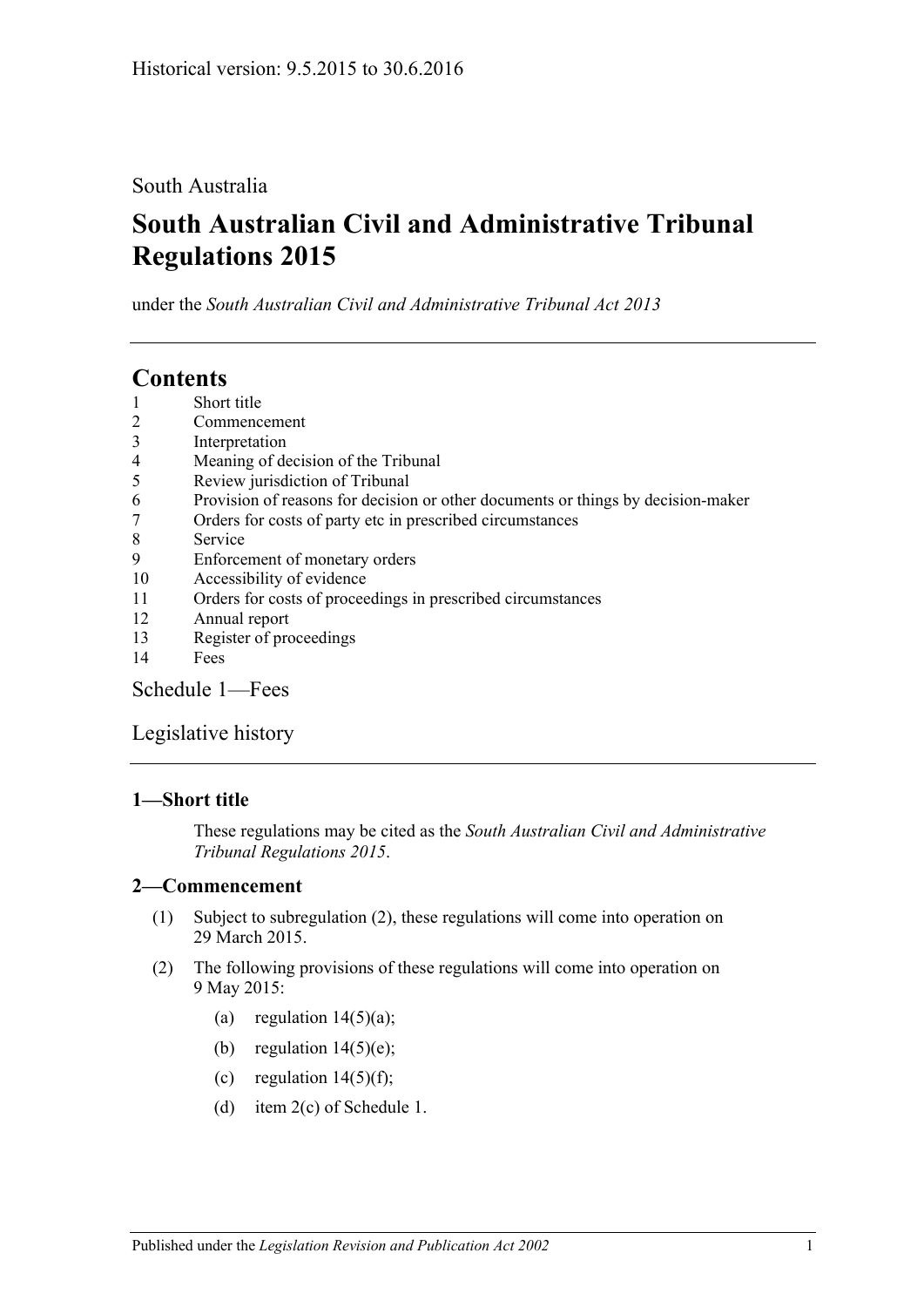### <span id="page-1-0"></span>**3—Interpretation**

In these regulations, unless the contrary intention appears—

*Act* means the *[South Australian Civil and Administrative Tribunal Act](http://www.legislation.sa.gov.au/index.aspx?action=legref&type=act&legtitle=South%20Australian%20Civil%20and%20Administrative%20Tribunal%20Act%202013) 2013*.

# <span id="page-1-1"></span>**4—Meaning of decision of the Tribunal**

For the purposes of the definition of *decision* in section 3(1) of the Act, a decision of the Tribunal does not include the following interlocutory directions, determinations or orders in respect of the operation of sections 70 and 71 of the Act:

- (a) the adjournment of proceedings by the Tribunal or the refusal of the Tribunal to adjourn proceedings (including without limitation, such an order made in respect of a conference under section 50 of the Act);
- (b) a direction of the Tribunal under section 45(1) or (3) of the Act;
- (c) a direction of the Tribunal under section  $60(2)(e)$ ,  $(f)$ ,  $(g)$  or  $(i)$  of the Act;
- (d) a determination of the Tribunal under section  $67(1)$  or (2) of the Act;
- (e) a direction of the Tribunal to the Public Advocate under section 28 of the *[Guardianship and Administration Act](http://www.legislation.sa.gov.au/index.aspx?action=legref&type=act&legtitle=Guardianship%20and%20Administration%20Act%201993) 1993* to conduct an investigation;
- (f) a decision of the Tribunal to authorise the publication of a report of proceedings under section 81(2) of the *[Guardianship and Administration](http://www.legislation.sa.gov.au/index.aspx?action=legref&type=act&legtitle=Guardianship%20and%20Administration%20Act%201993)  Act [1993](http://www.legislation.sa.gov.au/index.aspx?action=legref&type=act&legtitle=Guardianship%20and%20Administration%20Act%201993)*.

### <span id="page-1-2"></span>**5—Review jurisdiction of Tribunal**

- (1) For the purposes of section 34(2) of the Act, the following decisions are not reviewable decisions under section 34 of the Act:
	- (a) a decision that is the subject, or forms part, of a residential park dispute under the *[Residential Parks Act](http://www.legislation.sa.gov.au/index.aspx?action=legref&type=act&legtitle=Residential%20Parks%20Act%202007) 2007* (even if the decision is made by a park owner of a residential park who is an agency or instrumentality of the Crown);
	- (b) a decision that is the subject, or forms part, of a tenancy dispute under the *[Residential Tenancies Act](http://www.legislation.sa.gov.au/index.aspx?action=legref&type=act&legtitle=Residential%20Tenancies%20Act%201995) 1995* (even if the decision is made by a landlord who is the South Australian Housing Trust, a community housing provider who is an agency or instrumentality of the Crown, or some other agency or instrumentality of the Crown);
	- (c) a decision made by an administering authority of a retirement village that—
		- (i) is the subject of an application under section 31(8) of the *[Retirement](http://www.legislation.sa.gov.au/index.aspx?action=legref&type=act&legtitle=Retirement%20Villages%20Act%201987)  [Villages Act](http://www.legislation.sa.gov.au/index.aspx?action=legref&type=act&legtitle=Retirement%20Villages%20Act%201987) 1987*; or
		- (ii) is the subject, or forms part, of a dispute between the administering authority and a resident of a retirement village under the *[Retirement](http://www.legislation.sa.gov.au/index.aspx?action=legref&type=act&legtitle=Retirement%20Villages%20Act%201987)  [Villages Act](http://www.legislation.sa.gov.au/index.aspx?action=legref&type=act&legtitle=Retirement%20Villages%20Act%201987) 1987*,

(even if the administering authority is an agency or instrumentality of the Crown).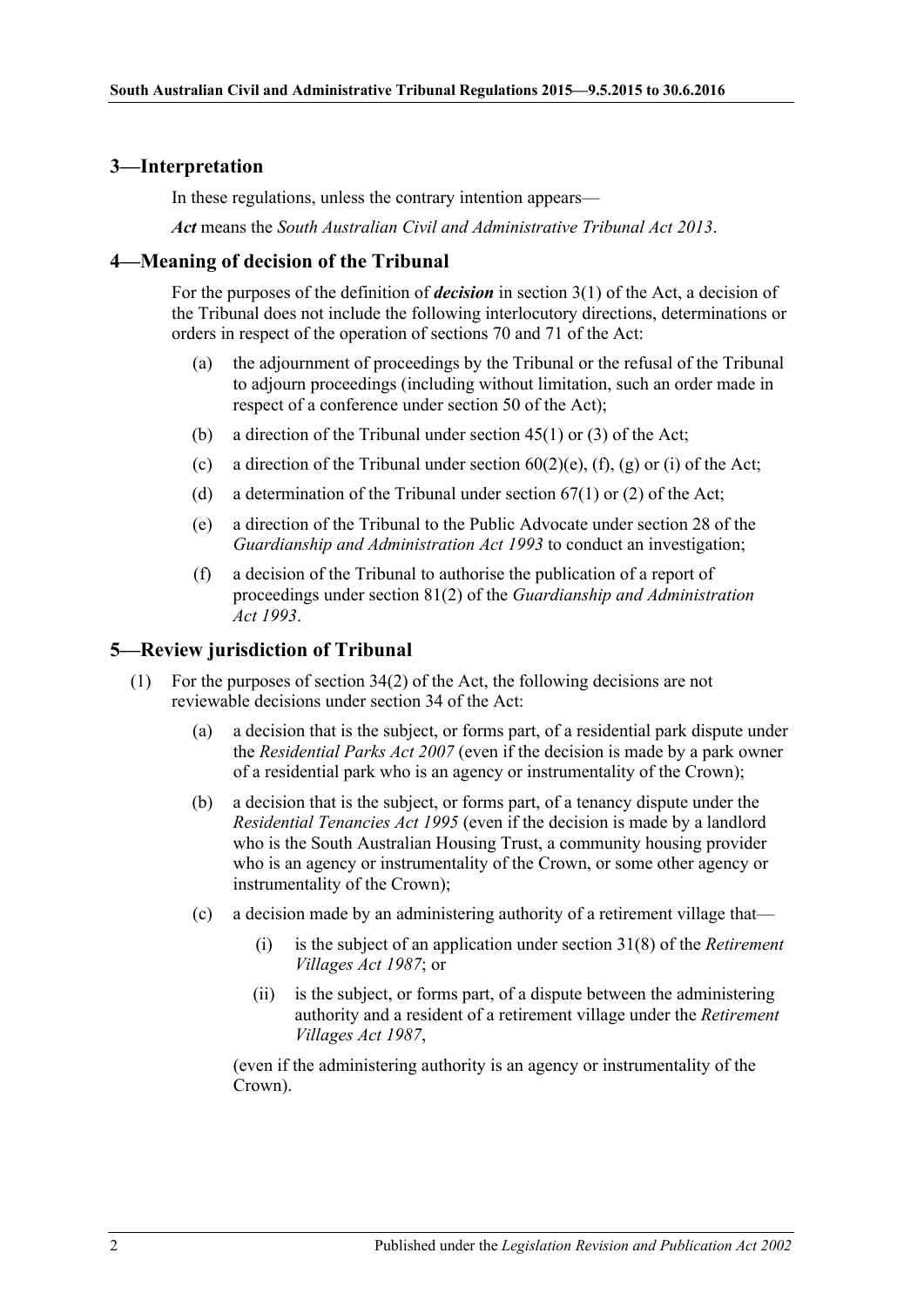- (2) For the purposes of section  $34(2)$  of the Act, the following decisions are reviewable decisions under section 34 of the Act:
	- (a) a decision that is the subject, or forms part, of a dispute or application under Schedule 2 clause 2 of the *[Community Housing Providers \(National Law\)](http://www.legislation.sa.gov.au/index.aspx?action=legref&type=act&legtitle=Community%20Housing%20Providers%20(National%20Law)%20(South%20Australia)%20Act%202013)  [\(South Australia\) Act](http://www.legislation.sa.gov.au/index.aspx?action=legref&type=act&legtitle=Community%20Housing%20Providers%20(National%20Law)%20(South%20Australia)%20Act%202013) 2013*;
	- (b) a decision that is the subject, or forms part of a dispute or application under section 84 of the *[South Australian Co-operative and Community Housing](http://www.legislation.sa.gov.au/index.aspx?action=legref&type=act&legtitle=South%20Australian%20Co-operative%20and%20Community%20Housing%20Act%201991)  Act [1991](http://www.legislation.sa.gov.au/index.aspx?action=legref&type=act&legtitle=South%20Australian%20Co-operative%20and%20Community%20Housing%20Act%201991)* insofar as an application may be made under that section by a transitioning housing co-operative or transitioning housing association under Schedule 3 Part 4 of the *[Community Housing Providers \(National Law\)](http://www.legislation.sa.gov.au/index.aspx?action=legref&type=act&legtitle=Community%20Housing%20Providers%20(National%20Law)%20(South%20Australia)%20Act%202013)  [\(South Australia\) Act](http://www.legislation.sa.gov.au/index.aspx?action=legref&type=act&legtitle=Community%20Housing%20Providers%20(National%20Law)%20(South%20Australia)%20Act%202013) 2013*.
- (3) In this regulation—

*administering authority* of a retirement village, has the same meaning as in the *[Retirement Villages Act](http://www.legislation.sa.gov.au/index.aspx?action=legref&type=act&legtitle=Retirement%20Villages%20Act%201987) 1987*;

*community housing provider* has the same meaning as in the *[Community Housing](http://www.legislation.sa.gov.au/index.aspx?action=legref&type=act&legtitle=Community%20Housing%20Providers%20(National%20Law)%20(South%20Australia)%20Act%202013)  [Providers \(National Law\) \(South Australia\) Act](http://www.legislation.sa.gov.au/index.aspx?action=legref&type=act&legtitle=Community%20Housing%20Providers%20(National%20Law)%20(South%20Australia)%20Act%202013) 2013*;

*landlord* has the same meaning as in the *[Residential Tenancies Act](http://www.legislation.sa.gov.au/index.aspx?action=legref&type=act&legtitle=Residential%20Tenancies%20Act%201995) 1995*;

*park owner* of a residential park, has the same meaning as in the *[Residential Parks](http://www.legislation.sa.gov.au/index.aspx?action=legref&type=act&legtitle=Residential%20Parks%20Act%202007)  Act [2007](http://www.legislation.sa.gov.au/index.aspx?action=legref&type=act&legtitle=Residential%20Parks%20Act%202007)*;

*resident* of a retirement village, has the same meaning as in the *[Retirement Villages](http://www.legislation.sa.gov.au/index.aspx?action=legref&type=act&legtitle=Retirement%20Villages%20Act%201987)  Act [1987](http://www.legislation.sa.gov.au/index.aspx?action=legref&type=act&legtitle=Retirement%20Villages%20Act%201987)*;

*residential park dispute* has the same meaning as in the *[Residential Parks Act](http://www.legislation.sa.gov.au/index.aspx?action=legref&type=act&legtitle=Residential%20Parks%20Act%202007) 2007*;

*South Australian Housing Trust* includes a subsidiary of the South Australian Housing Trust within the meaning of the *[South Australian Housing Trust Act](http://www.legislation.sa.gov.au/index.aspx?action=legref&type=act&legtitle=South%20Australian%20Housing%20Trust%20Act%201995) 1995*;

*tenancy dispute* has the same meaning as in the *[Residential Tenancies Act](http://www.legislation.sa.gov.au/index.aspx?action=legref&type=act&legtitle=Residential%20Tenancies%20Act%201995) 1995*;

*transitioning housing association* has the same meaning as in Schedule 3 Part 4 clause 16 of the *[Community Housing Providers \(National Law\) \(South Australia\)](http://www.legislation.sa.gov.au/index.aspx?action=legref&type=act&legtitle=Community%20Housing%20Providers%20(National%20Law)%20(South%20Australia)%20Act%202013)  Act [2013](http://www.legislation.sa.gov.au/index.aspx?action=legref&type=act&legtitle=Community%20Housing%20Providers%20(National%20Law)%20(South%20Australia)%20Act%202013)*;

*transitioning housing co-operative* has the same meaning as in Schedule 3 Part 4 clause 15 of the *[Community Housing Providers \(National Law\) \(South Australia\)](http://www.legislation.sa.gov.au/index.aspx?action=legref&type=act&legtitle=Community%20Housing%20Providers%20(National%20Law)%20(South%20Australia)%20Act%202013)  Act [2013](http://www.legislation.sa.gov.au/index.aspx?action=legref&type=act&legtitle=Community%20Housing%20Providers%20(National%20Law)%20(South%20Australia)%20Act%202013)*.

# <span id="page-2-0"></span>**6—Provision of reasons for decision or other documents or things by decision-maker**

For the purposes of section 35(2) of the Act, the time prescribed for the provision of a written statement of reasons or other relevant document or thing referred to in that section is 21 days from the time the decision-maker receives notice that an application has been made to the Tribunal for a review of the decision-maker's decision.

# <span id="page-2-1"></span>**7—Orders for costs of party etc in prescribed circumstances**

For the purposes of section 57(3) of the Act, an order of the Tribunal to dismiss or strike out any proceedings under the following provisions are prescribed:

(a) section 47(4) of the Act;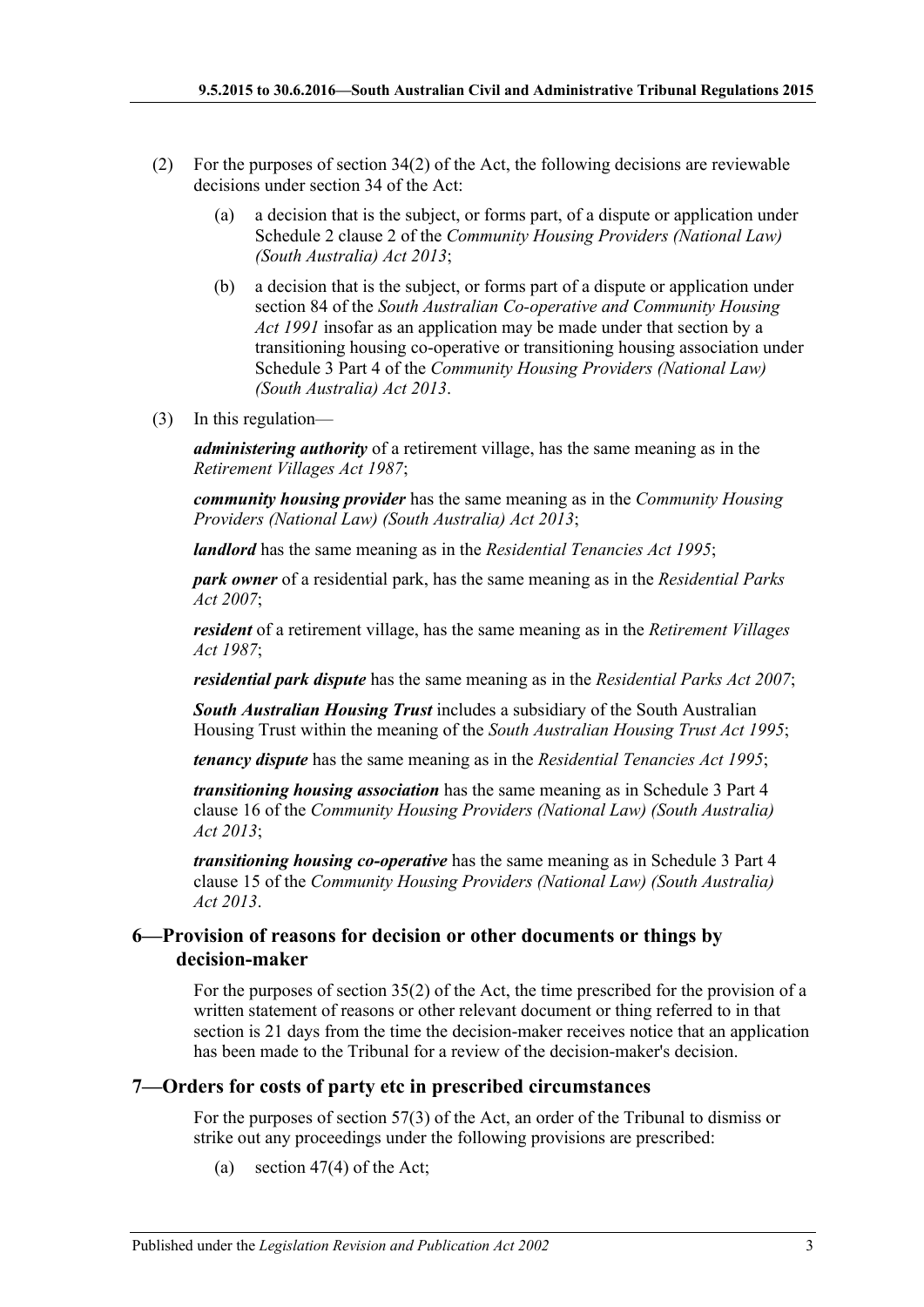- (b) section 48(2) of the Act;
- (c) section 49(2) of the Act.

# <span id="page-3-0"></span>**8—Service**

- (1) For the purposes of section 87(3) of the Act, the Tribunal may order that a process, notice or other document required or authorised to be given to or served on a person relating to any proceedings before the Tribunal may—
	- (a) be given to the person personally; or
	- (b) be left for the person at the person's last known or usual place of residence or business with someone apparently over the age of 16 years; or
	- (c) be transmitted by fax or email to a fax number or email address provided by the person to the Tribunal (in which case the notice or other document will be taken to have been given or served at the time of transmission); or
	- (d) if the person is a company or registered body within the meaning of the *Corporations Act 2001* of the Commonwealth, be served in accordance with that Act.
- (2) If a person refuses to accept personal service of a notice or other document required or authorised to be served on the person under the Act, or a relevant Act for the purpose of proceedings before the Tribunal, the notice or document will be taken to have been served personally on the person if the person serving the notice or document—
	- (a) puts it down in the person's presence; and
	- (b) tells the person what the notice or document is.
- (3) It is not necessary to show the original of the notice or document to the person being served.

#### <span id="page-3-2"></span><span id="page-3-1"></span>**9—Enforcement of monetary orders**

- (1) A party to proceedings under a designated Act is recognised for the purposes of section 89(1) of the Act.
- (2) Unless [subregulation](#page-3-2) (1) would otherwise apply, in the case of a monetary order made by the Tribunal that is an order as to the payment of costs—the person in favour of whom the order is made is recognised for the purposes of section 89(1) of the Act.
- (3) In [subregulation](#page-3-2)  $(1)$ —

*designated Act* means—

- (a) the *[Community Housing Providers \(National Law\) \(South Australia\)](http://www.legislation.sa.gov.au/index.aspx?action=legref&type=act&legtitle=Community%20Housing%20Providers%20(National%20Law)%20(South%20Australia)%20Act%202013)  Act [2013](http://www.legislation.sa.gov.au/index.aspx?action=legref&type=act&legtitle=Community%20Housing%20Providers%20(National%20Law)%20(South%20Australia)%20Act%202013)*;
- (b) the *[Local Government Act](http://www.legislation.sa.gov.au/index.aspx?action=legref&type=act&legtitle=Local%20Government%20Act%201999) 1999*;
- (c) the *[Residential Parks Act](http://www.legislation.sa.gov.au/index.aspx?action=legref&type=act&legtitle=Residential%20Parks%20Act%202007) 2007*;
- (d) the *[Residential Tenancies Act](http://www.legislation.sa.gov.au/index.aspx?action=legref&type=act&legtitle=Residential%20Tenancies%20Act%201995) 1995*;
- (e) the *[Retirement Villages Act](http://www.legislation.sa.gov.au/index.aspx?action=legref&type=act&legtitle=Retirement%20Villages%20Act%201987) 1987*;
- (f) the *[South Australian Housing Trust Act](http://www.legislation.sa.gov.au/index.aspx?action=legref&type=act&legtitle=South%20Australian%20Housing%20Trust%20Act%201995) 1995*;
- (g) the *[Valuation of Land Act](http://www.legislation.sa.gov.au/index.aspx?action=legref&type=act&legtitle=Valuation%20of%20Land%20Act%201971) 1971*.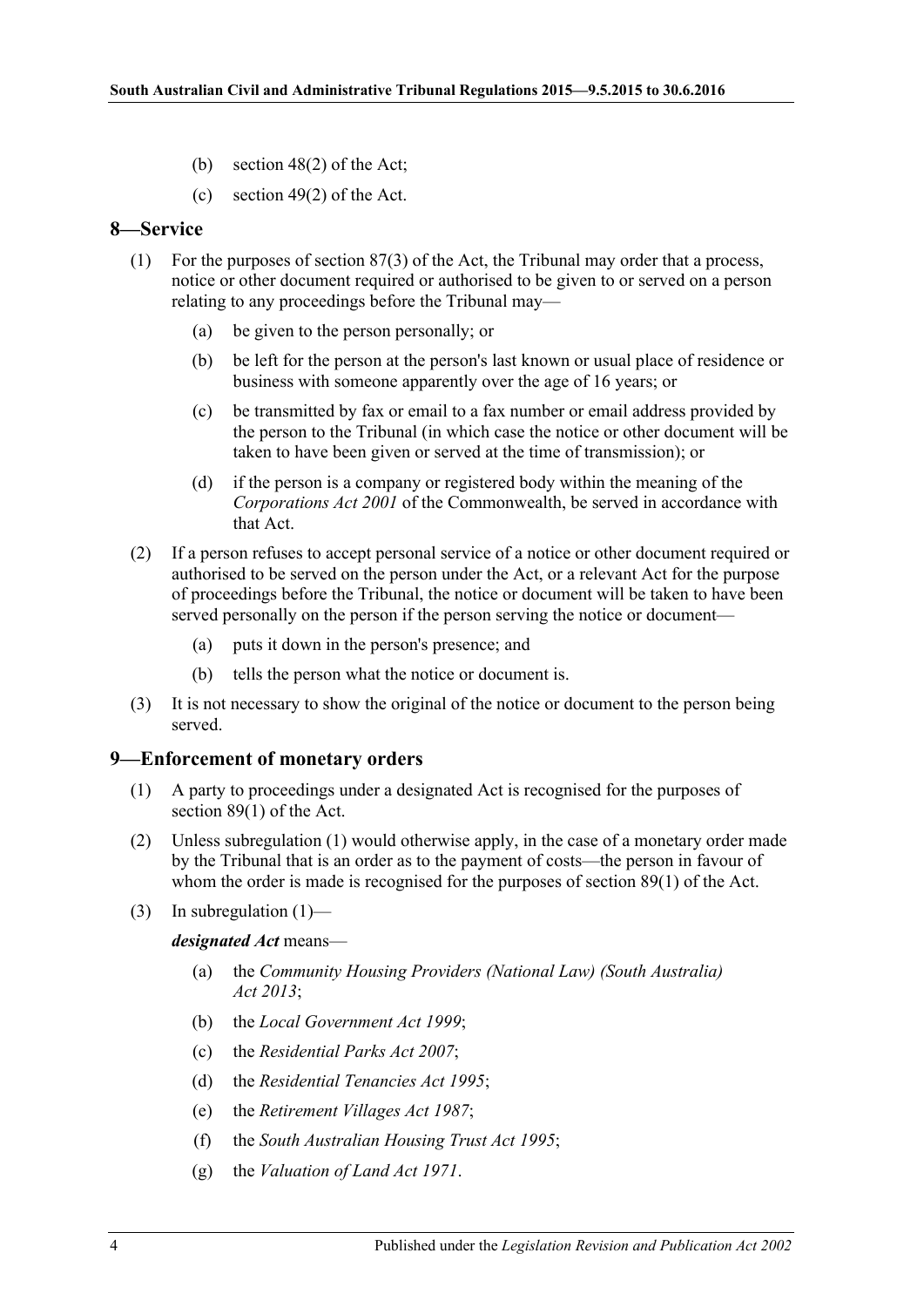# <span id="page-4-0"></span>**10—Accessibility of evidence**

- (1) For the purposes of section  $90(2)(d)$  of the Act, the following classes of material are prescribed:
	- (a) recordings of Tribunal proceedings in the form of an audio, video or other recording from which a visual image or sound can be produced;
	- (b) material concerning the personal affairs of a person, the general disclosure of which would be unreasonable;
	- (c) material that contains allegations or suggestions of criminal or other improper conduct on the part of a person, the truth of which has not been established by judicial process and the general disclosure of which would be unreasonable;
	- (d) material that contains matter consisting of information—
		- (i) concerning a person under the age of 18 years, or concerning such a person's family or circumstances, or information of any kind furnished by a person who was under that age when the information was furnished; and
		- (ii) the general disclosure of which would be unreasonable having regard to the need to protect that person's welfare;
	- (e) material that contains matter consisting of information—
		- (i) concerning a person suffering from a mental illness, impairment or infirmity or concerning such a person's family or circumstances, or any information of any kind furnished by a person suffering from mental illness, impairment or infirmity when the information was furnished; and
		- (ii) the general disclosure of which would be unreasonable having regard to the need to protect that person's welfare.

#### (2) In this regulation—

*personal affairs* of a person includes that person's—

- (a) financial affairs;
- (b) criminal records;
- (c) marital or other personal relationships;
- (d) employment records;
- (e) personal qualities, attributes or health status.

#### <span id="page-4-1"></span>**11—Orders for costs of proceedings in prescribed circumstances**

For the purposes of section 91(3)(b) of the Act, the Tribunal may, in respect of proceedings that come within the Tribunal's review jurisdiction, make an order for costs of proceedings against a party in the following circumstances:

- (a) if the Tribunal makes an order to dismiss or strike out all, or any part, of a proceeding under section 47(3) of the Act;
- (b) if the Tribunal makes an order to dismiss or strike out all, or any part, of a proceeding under section 47(4) of the Act;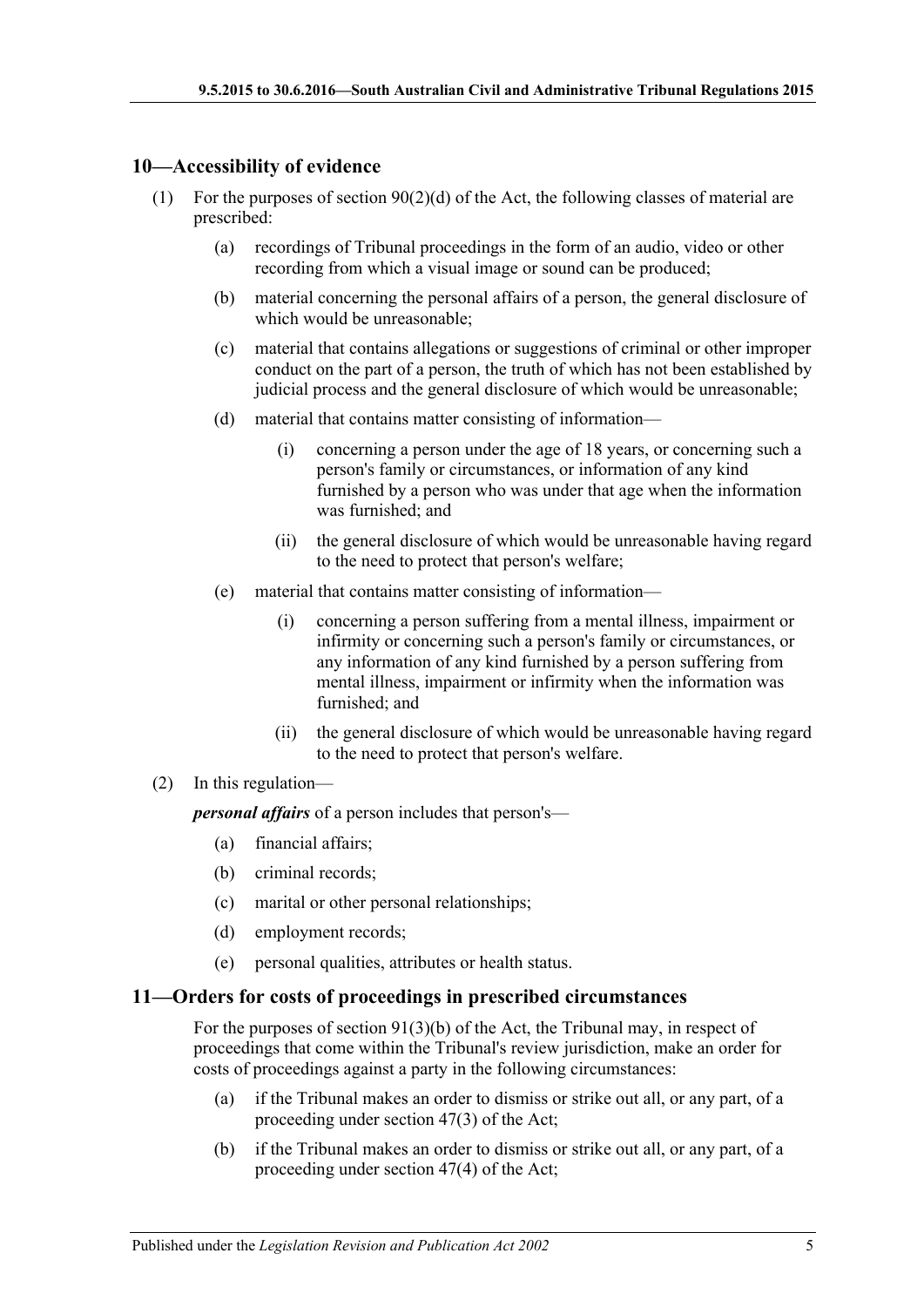- (c) if the Tribunal makes an order to dismiss or strike out a proceeding under section 48(2) of the Act;
- (d) if the Tribunal makes an order or determination under section 49(2) of the Act.

# <span id="page-5-0"></span>**12—Annual report**

Pursuant to section 92(3) of the Act, a report under section 92 of the Act must include the following particulars of all warrants issued by the Tribunal under the *[Guardianship and Administration Act](http://www.legislation.sa.gov.au/index.aspx?action=legref&type=act&legtitle=Guardianship%20and%20Administration%20Act%201993) 1993* during the financial year to which the report relates:

- (a) the number of warrants issued during the financial year;
- (b) the status of the applicants for the warrants;
- (c) the age, sex and details of the mental incapacity of the persons to whom the warrants related;
- (d) the grounds on which the warrants were issued;
- (e) the action taken under the warrants.

#### <span id="page-5-1"></span>**13—Register of proceedings**

The following information is to be included in the register of proceedings of the Tribunal:

- (a) the number allocated to the proceedings;
- (b) the date on which the proceedings commenced;
- (c) the names of the applicant and the other parties to the proceedings;
- (d) the relevant Act and the provision of that Act under which the proceedings are commenced;
- (e) if a matter is transferred to the Tribunal under the Act or another Act—
	- (i) the date of the transfer to the Tribunal; and
	- (ii) the name of the tribunal, court, body or other decision-maker from which the matter is transferred; and
	- (iii) the relevant Act and the provision of that Act under which the jurisdiction is conferred on the Tribunal:
- (f) whether a matter is referred to a conference or mediation under Part 4 Division 4 of the Act;
- (g) whether a matter is resolved by way of conference, mediation or settlement negotiations;
- (h) the details of any directions, determination or orders of the Tribunal;
- (i) whether a direction is given by the Tribunal requiring that a hearing or part of a hearing be held in private under section  $60(2)(e)$  of the Act, and the grounds on which the direction is given;
- (j) details of a warrant issued in a matter by the Tribunal under section 69 of the *[Guardianship and Administration Act](http://www.legislation.sa.gov.au/index.aspx?action=legref&type=act&legtitle=Guardianship%20and%20Administration%20Act%201993) 1993* including—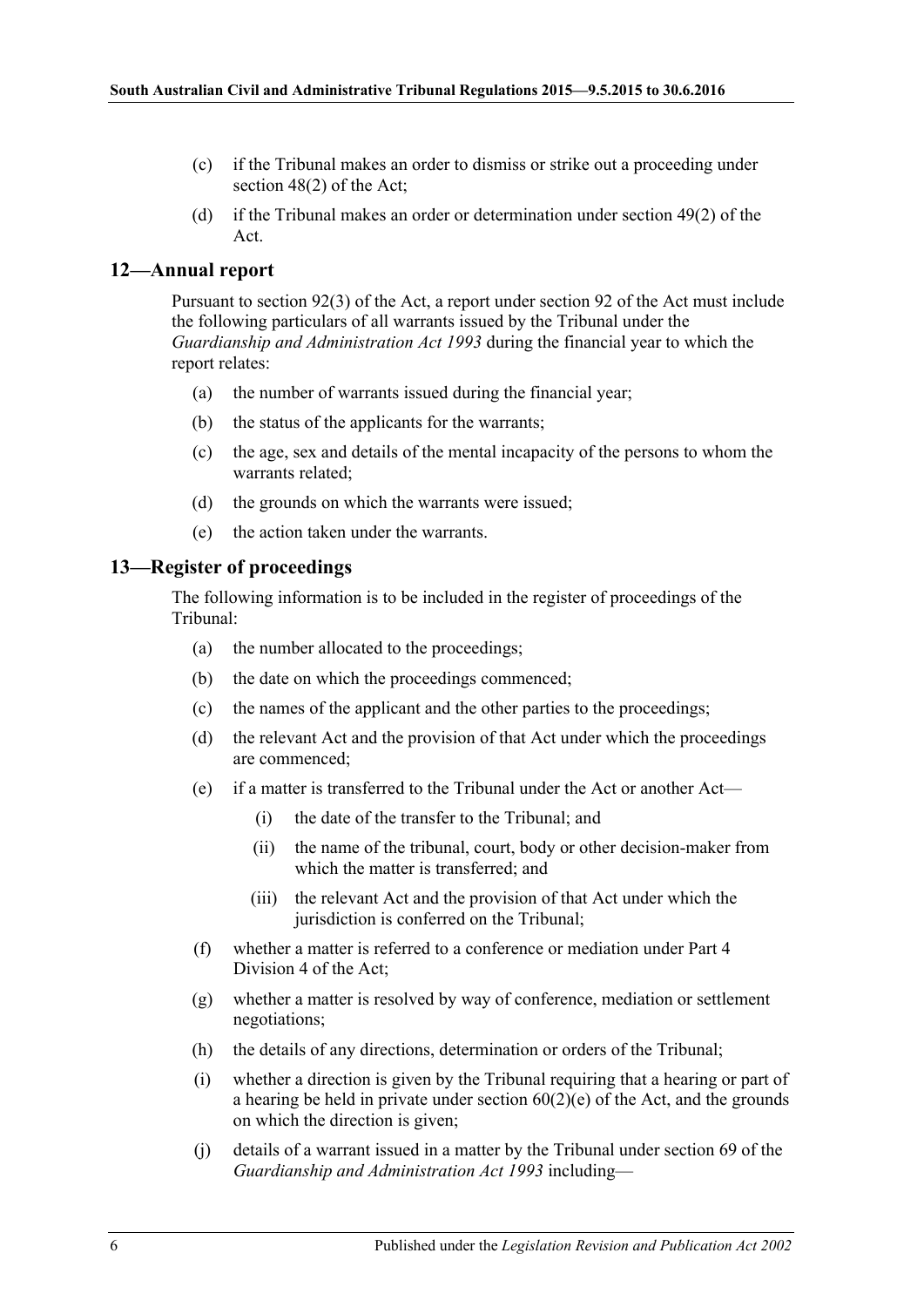- (i) the status of the applicant for the warrant; and
- (ii) the age, sex and details of the mental incapacity of the person to whom the warrant relates; and
- (iii) the ground on which the warrant was issued; and
- (iv) the action that was taken under the warrant;
- (k) if the proceedings are withdrawn, the date on which they are withdrawn;
- (l) the final decision of the Tribunal and the date of that decision.

# <span id="page-6-0"></span>**14—Fees**

- (1) Subject to this regulation, the fees set out in [Schedule](#page-8-0) 1 are payable to the Tribunal for the purposes set out in that Schedule.
- (2) The following persons or bodies are not required to pay a fee that would otherwise be payable under these regulations:
	- (a) a Minister of the Crown;
	- (b) the Commissioner for Consumer Affairs;
	- (c) the Public Advocate;
	- (d) the Commissioner of Police;
	- (e) a public sector employee acting on behalf of a public sector agency under the *[Public Sector Act](http://www.legislation.sa.gov.au/index.aspx?action=legref&type=act&legtitle=Public%20Sector%20Act%202009) 2009*;
	- (f) the South Australian Housing Trust.
- <span id="page-6-3"></span>(3) Subject to [subregulation](#page-6-2) (4) and the other provisions of this regulation, the fees referred to in [Schedule](#page-8-0) 1, other than the fees referred to in items 3 and 5 of [Schedule](#page-8-0) 1, are not payable in relation to Tribunal proceedings in respect of—
	- (a) the *[Advance Care Directives Act](http://www.legislation.sa.gov.au/index.aspx?action=legref&type=act&legtitle=Advance%20Care%20Directives%20Act%202013) 2013*; or
	- (b) the *[Consent to Medical Treatment and Palliative Care Act](http://www.legislation.sa.gov.au/index.aspx?action=legref&type=act&legtitle=Consent%20to%20Medical%20Treatment%20and%20Palliative%20Care%20Act%201995) 1995*; or
	- (c) the *[Guardianship and Administration Act](http://www.legislation.sa.gov.au/index.aspx?action=legref&type=act&legtitle=Guardianship%20and%20Administration%20Act%201993) 1993*; or
	- (d) the *[Mental Health Act](http://www.legislation.sa.gov.au/index.aspx?action=legref&type=act&legtitle=Mental%20Health%20Act%202009) 2009*.
- <span id="page-6-2"></span>(4) The fee referred to in item 3 of [Schedule](#page-8-0) 1 is not payable by an applicant for an internal review of a decision of the Tribunal in respect of proceedings under—
	- (a) the *[Advance Care Directives Act](http://www.legislation.sa.gov.au/index.aspx?action=legref&type=act&legtitle=Advance%20Care%20Directives%20Act%202013) 2013*; or
	- (b) the *[Consent to Medical Treatment and Palliative Care Act](http://www.legislation.sa.gov.au/index.aspx?action=legref&type=act&legtitle=Consent%20to%20Medical%20Treatment%20and%20Palliative%20Care%20Act%201995) 1995*; or
	- (c) the *[Guardianship and Administration Act](http://www.legislation.sa.gov.au/index.aspx?action=legref&type=act&legtitle=Guardianship%20and%20Administration%20Act%201993) 1993*; or
	- (d) the *[Mental Health Act](http://www.legislation.sa.gov.au/index.aspx?action=legref&type=act&legtitle=Mental%20Health%20Act%202009) 2009*,

if the applicant is the person who is the subject of the proceedings.

- <span id="page-6-1"></span>(5) Subject to this regulation, a fee that may be charged or is required to be paid under item 2 of [Schedule](#page-8-0) 1 must be paid—
	- (a) in the case of a matter referred to the Tribunal under section 29(6a) of the *[Residential Parks Act](http://www.legislation.sa.gov.au/index.aspx?action=legref&type=act&legtitle=Residential%20Parks%20Act%202007) 2007*—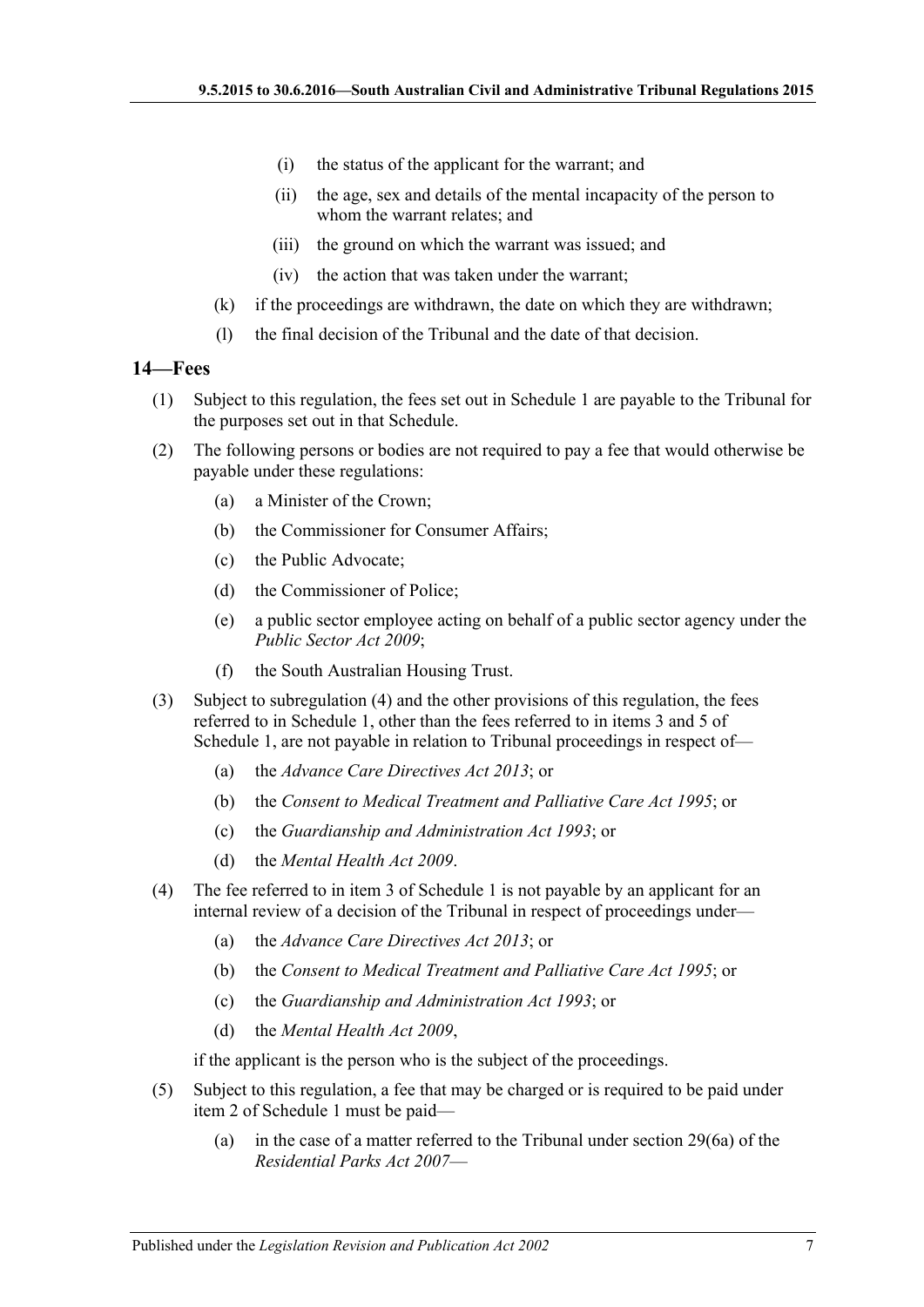- (i) where the park owner has lodged a written notice of dispute—by the park owner; or
- (ii) in any other case—by the third party (as referred to in that subsection);
- (b) in the case of a matter referred to the Tribunal under any other provision of section 29 of the *[Residential Parks Act](http://www.legislation.sa.gov.au/index.aspx?action=legref&type=act&legtitle=Residential%20Parks%20Act%202007) 2007*—by the park owner;
- (c) in the case of a matter referred to the Tribunal under section  $63(7)$  of the *[Residential Tenancies Act](http://www.legislation.sa.gov.au/index.aspx?action=legref&type=act&legtitle=Residential%20Tenancies%20Act%201995) 1995*—
	- (i) where the landlord has lodged a written notice of dispute—by the landlord; or
	- (ii) in any other case—by the third party (as referred to in that subsection);
- (d) in the case of a matter referred to the Tribunal under any other provision of section 63 of the *[Residential Tenancies Act](http://www.legislation.sa.gov.au/index.aspx?action=legref&type=act&legtitle=Residential%20Tenancies%20Act%201995) 1995*—by the landlord;
- <span id="page-7-0"></span>(e) in the case of a matter referred to the Tribunal under section 105M(8) of the *[Residential Tenancies Act](http://www.legislation.sa.gov.au/index.aspx?action=legref&type=act&legtitle=Residential%20Tenancies%20Act%201995) 1995*—
	- (i) where the rooming house proprietor has lodged a written notice of dispute—by the rooming house proprietor; or
	- (ii) in any other case—by the third party (as referred to in that subsection);
- (f) in the case of a matter referred to the Tribunal under any other provision of section 105M of the *[Residential Tenancies Act](http://www.legislation.sa.gov.au/index.aspx?action=legref&type=act&legtitle=Residential%20Tenancies%20Act%201995) 1995*—by the rooming house proprietor.
- <span id="page-7-1"></span>(6) Unless a Presidential member determines otherwise, proceedings before the Tribunal are stayed until a fee that may be charged or is required to be paid under item 1, 2 or 3 of [Schedule](#page-8-0) 1 is paid or payment is waived or postponed under [subregulation](#page-7-2) (7) or [\(8\).](#page-7-3)
- <span id="page-7-2"></span>(7) The Registrar may, on the grounds of financial hardship, or if the Registrar considers it is fair and appropriate to do so in the circumstances of a particular case—
	- (a) waive, remit or refund a fee (or part of a fee) payable by a person; or
	- (b) postpone payment of a fee (or part of a fee) by a person until such time, and upon such conditions (if any) as the Registrar thinks fit.
- <span id="page-7-3"></span>(8) A member of the Tribunal may if the member considers it is fair and appropriate to do so in the circumstances of a particular case—
	- (a) waive a fee (or part of a fee) payable by a person; or
	- (b) postpone payment of a fee (or part of a fee) by a person until such time, and upon such conditions (if any) as the member thinks fit.
- (9) For the purposes of [subregulation](#page-7-3) (8), the reference to a member of the Tribunal is, where the Tribunal is constituted of a registrar or other member of staff of the Tribunal, taken to include a reference to that registrar or other member of staff.
- (10) The Registrar may require payment of a non-refundable deposit on account of any amount to which a person may become liable under [Schedule](#page-8-0) 1.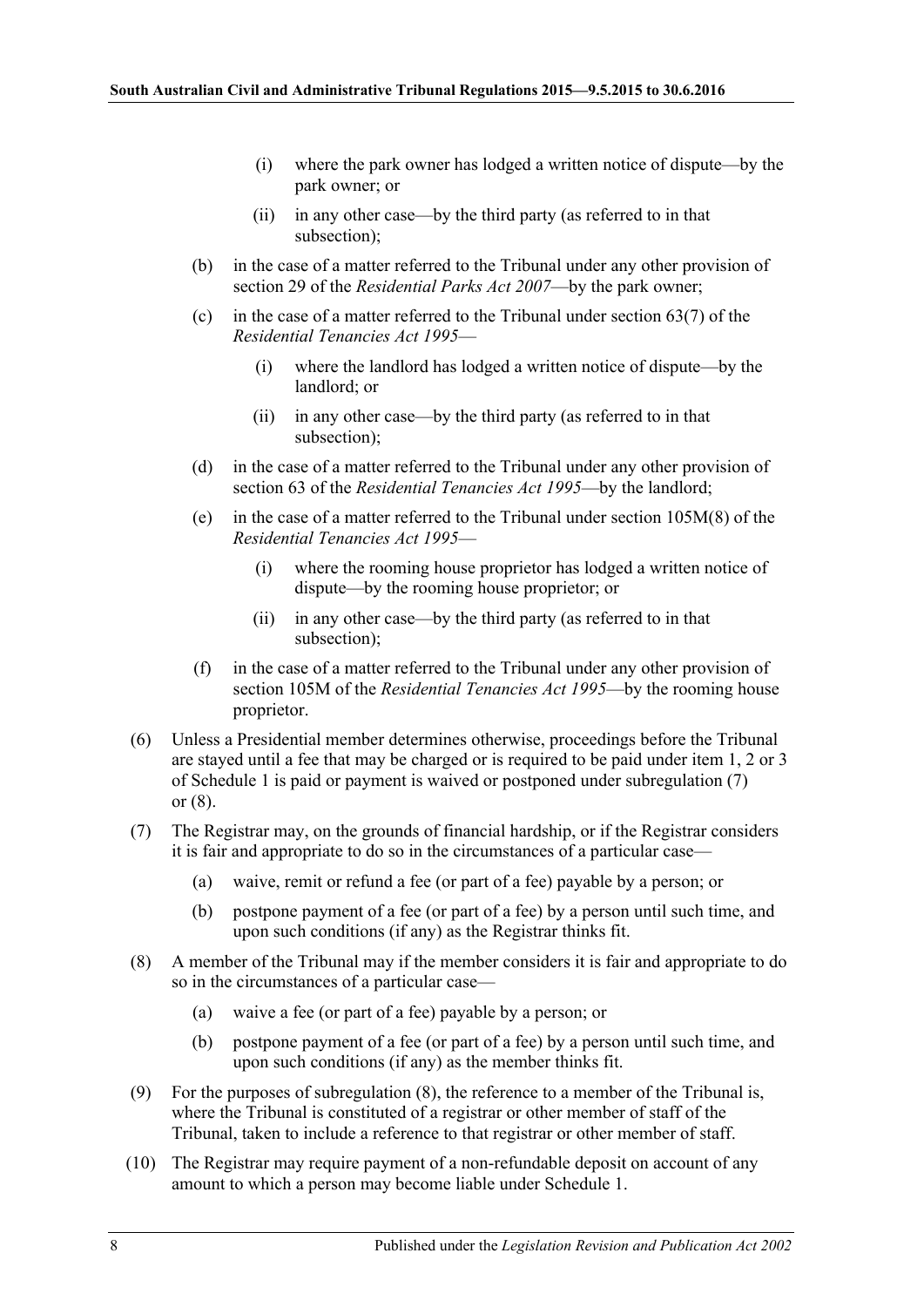# <span id="page-8-0"></span>**Schedule 1—Fees**

| 1              |                                                                                                                                               | Application for commencement of Tribunal proceedings                                                                                                     | \$69.00                                                                                             |  |  |
|----------------|-----------------------------------------------------------------------------------------------------------------------------------------------|----------------------------------------------------------------------------------------------------------------------------------------------------------|-----------------------------------------------------------------------------------------------------|--|--|
| $\overline{2}$ |                                                                                                                                               | Referral of matter to Tribunal under-                                                                                                                    |                                                                                                     |  |  |
|                | (a)                                                                                                                                           | section 29 of the Residential Parks Act 2007                                                                                                             | \$69.00                                                                                             |  |  |
|                | (b)                                                                                                                                           | section 63 of the Residential Tenancies Act 1995                                                                                                         | \$69.00                                                                                             |  |  |
|                | (c)                                                                                                                                           | section 105M of the Residential Tenancies Act 1995                                                                                                       | \$69.00                                                                                             |  |  |
| 3              | \$500.00<br>Application for an internal review of a decision of the Tribunal under<br>section 70 of the Act                                   |                                                                                                                                                          |                                                                                                     |  |  |
| 4              | For each request to search and inspect a record of the Tribunal<br>\$21.60                                                                    |                                                                                                                                                          |                                                                                                     |  |  |
| 5              |                                                                                                                                               | For provision of a transcript (or part of a transcript) on request of a person \$166.00 for first 30 minutes                                             | or less requested, plus for<br>each additional 30 minutes<br>or part thereof requested-<br>\$125.00 |  |  |
| 6              | Except where item 7 applies, for copy of documentary evidence—per<br>\$7.20<br>page                                                           |                                                                                                                                                          |                                                                                                     |  |  |
| $\overline{7}$ | For a copy of any photograph, map, plan or other document which is<br>greater than A4 in size                                                 |                                                                                                                                                          | \$7.20 per page, or the<br>actual cost of copying<br>(whichever is greater)                         |  |  |
| 8              | For inspection or copy of evidence in the form of slides, film, video tape,<br>audio tape or other form of recording-per item                 |                                                                                                                                                          | \$21.60                                                                                             |  |  |
| 9              |                                                                                                                                               | For copy of reasons for decision or order—per page                                                                                                       | \$7.20                                                                                              |  |  |
|                | Note-                                                                                                                                         |                                                                                                                                                          |                                                                                                     |  |  |
|                |                                                                                                                                               | A party to proceedings is entitled to 1 copy of the reasons<br>without charge.                                                                           |                                                                                                     |  |  |
|                |                                                                                                                                               | 10 For copy of any other document—per page                                                                                                               | \$4.40                                                                                              |  |  |
|                | proceedings                                                                                                                                   | 11 For inspection or copy of a video, audio or other recording of Tribunal                                                                               | \$24.00                                                                                             |  |  |
|                |                                                                                                                                               | 12 For opening the Registry (or the Registry remaining open) after hours for<br>\$357.00<br>urgent execution of process-for each hour or part of an hour |                                                                                                     |  |  |
|                | 13 For opening the Tribunal (or the Tribunal remaining open) after hours for<br>\$1 074.00<br>urgent hearing—for each hour or part of an hour |                                                                                                                                                          |                                                                                                     |  |  |

**Note—**

No fees are payable in respect of Tribunal proceedings under the *[Advance Care Directives](http://www.legislation.sa.gov.au/index.aspx?action=legref&type=act&legtitle=Advance%20Care%20Directives%20Act%202013)  Act [2013](http://www.legislation.sa.gov.au/index.aspx?action=legref&type=act&legtitle=Advance%20Care%20Directives%20Act%202013)*, the *[Consent to Medical Treatment and Palliative Care Act](http://www.legislation.sa.gov.au/index.aspx?action=legref&type=act&legtitle=Consent%20to%20Medical%20Treatment%20and%20Palliative%20Care%20Act%201995) 1995*, the *[Guardianship and](http://www.legislation.sa.gov.au/index.aspx?action=legref&type=act&legtitle=Guardianship%20and%20Administration%20Act%201993)  [Administration Act](http://www.legislation.sa.gov.au/index.aspx?action=legref&type=act&legtitle=Guardianship%20and%20Administration%20Act%201993) 1993* or the *[Mental Health Act](http://www.legislation.sa.gov.au/index.aspx?action=legref&type=act&legtitle=Mental%20Health%20Act%202009) 2009*, other than a request for provision of a transcript under item 5 (se[e regulation](#page-6-3) 14(3)) or an application under item 3 where the applicant is not a person who is the subject of the proceedings (se[e regulation](#page-6-2) 14(4)).